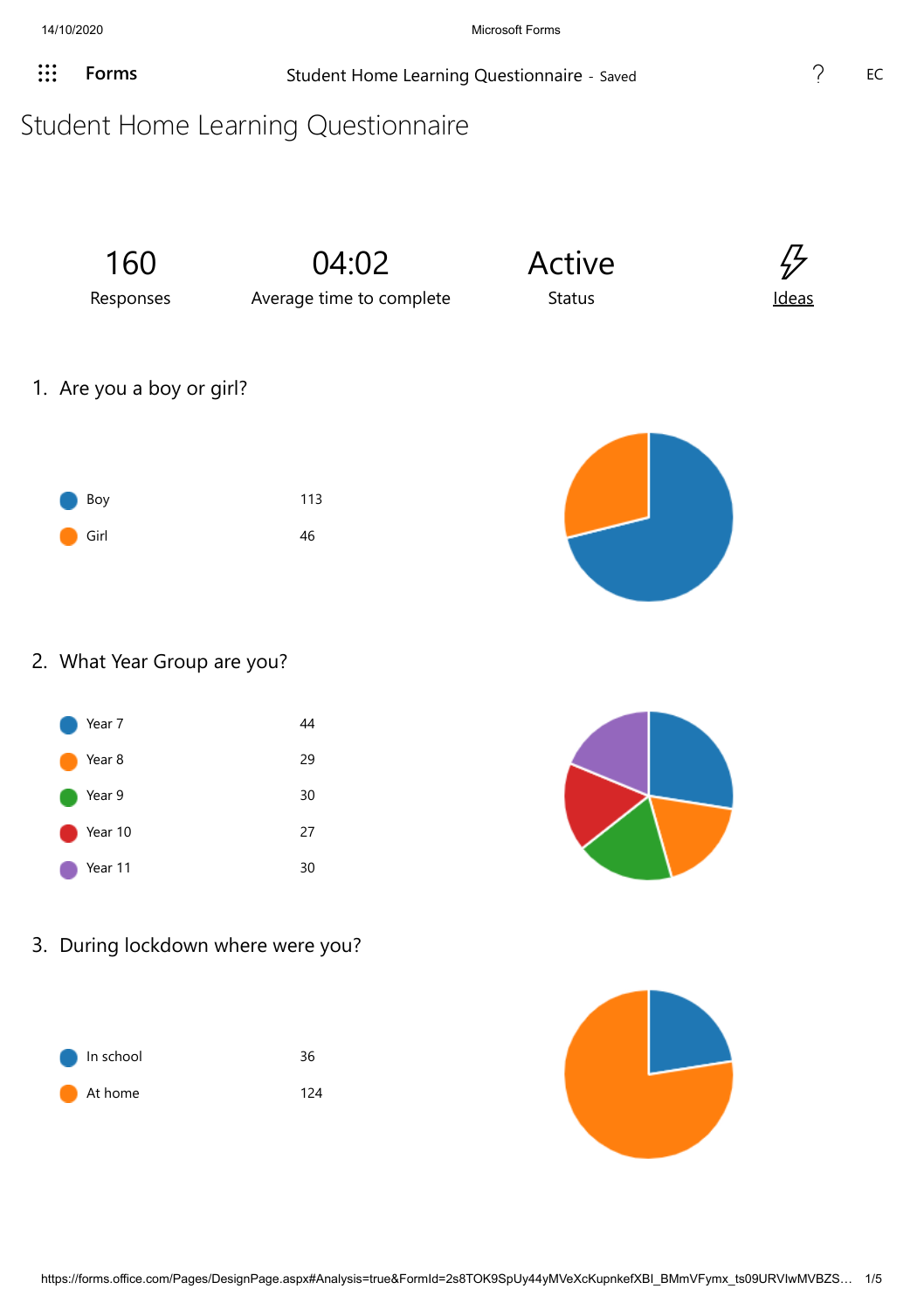- 4. During lockdown did you?
	- Have access to technology 141 NO access to technology 19



5. During lockdown what learning did you access (you can choose more than one)





6. Did someone you live with use the school Home Learning email to ask questions or send work?





7. If you accessed Home Learning do you feel you learnt new things?



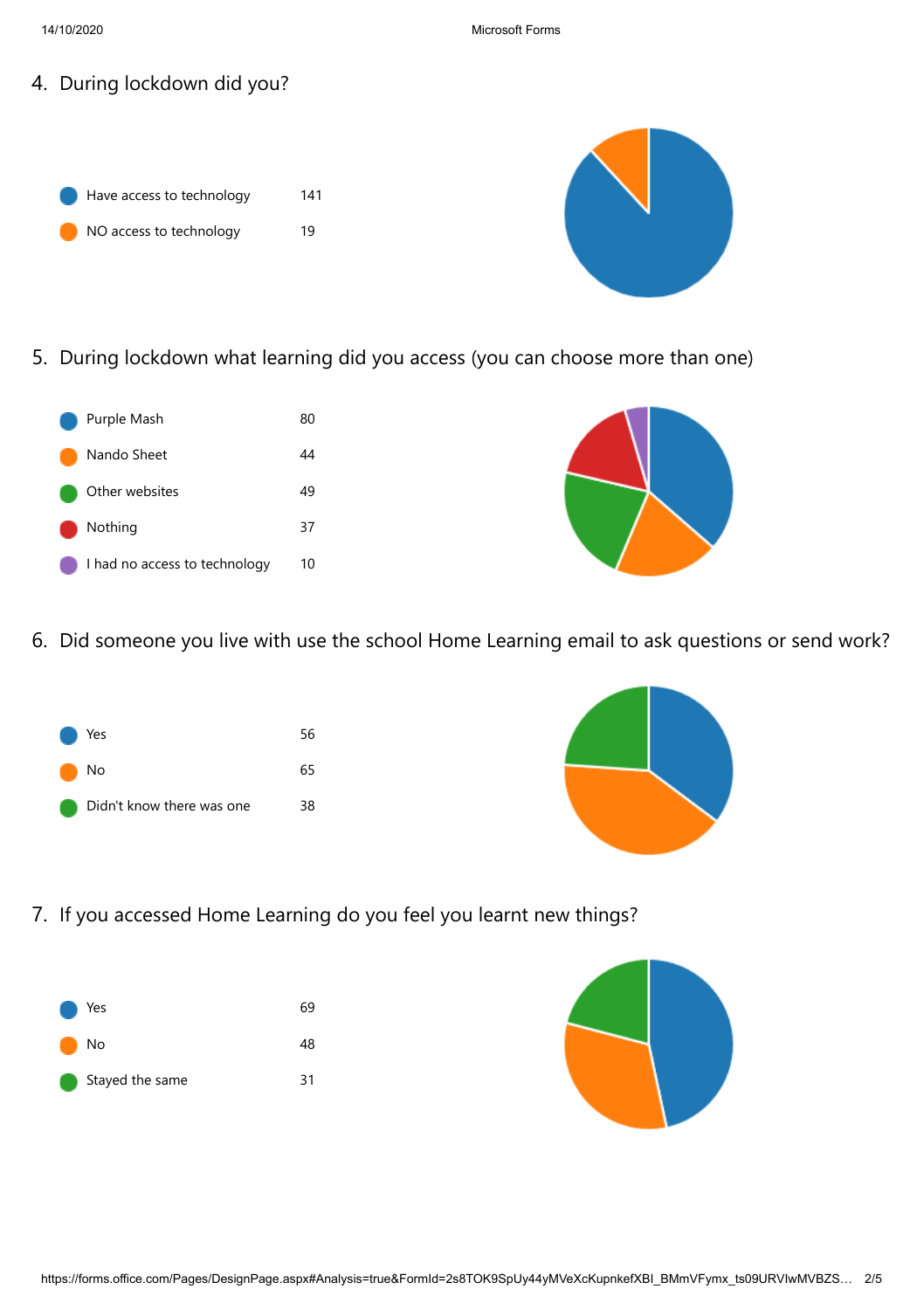8. If you accessed Home Learning did you have someone at home who could help you?





9. How do you feel about learning at home?





## 10. If you did Home Learning did you do some-



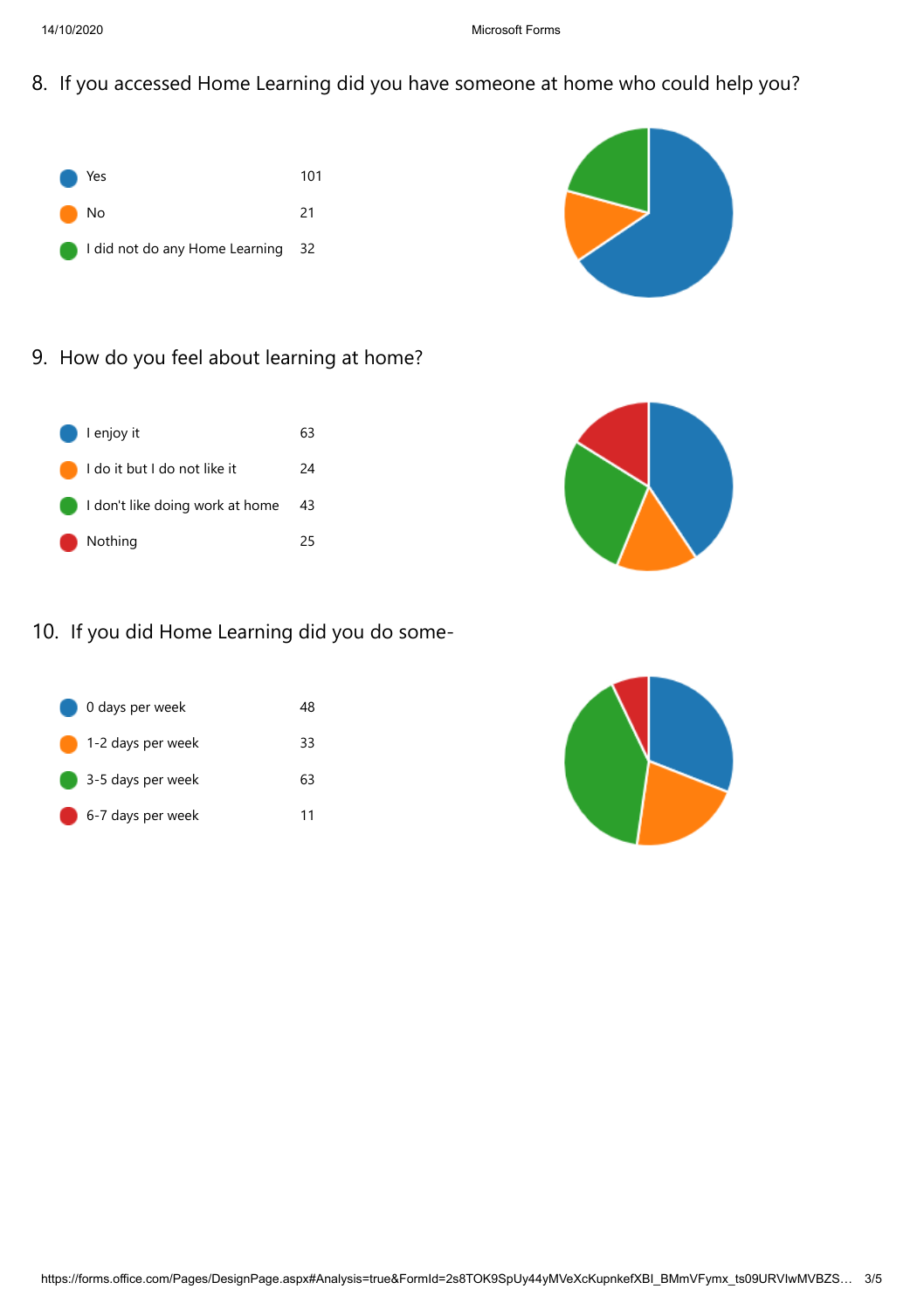11. How did you feel during lockdown? (You can tick more than one)



12. How did you feel about coming back to school? (You can tick more than one)